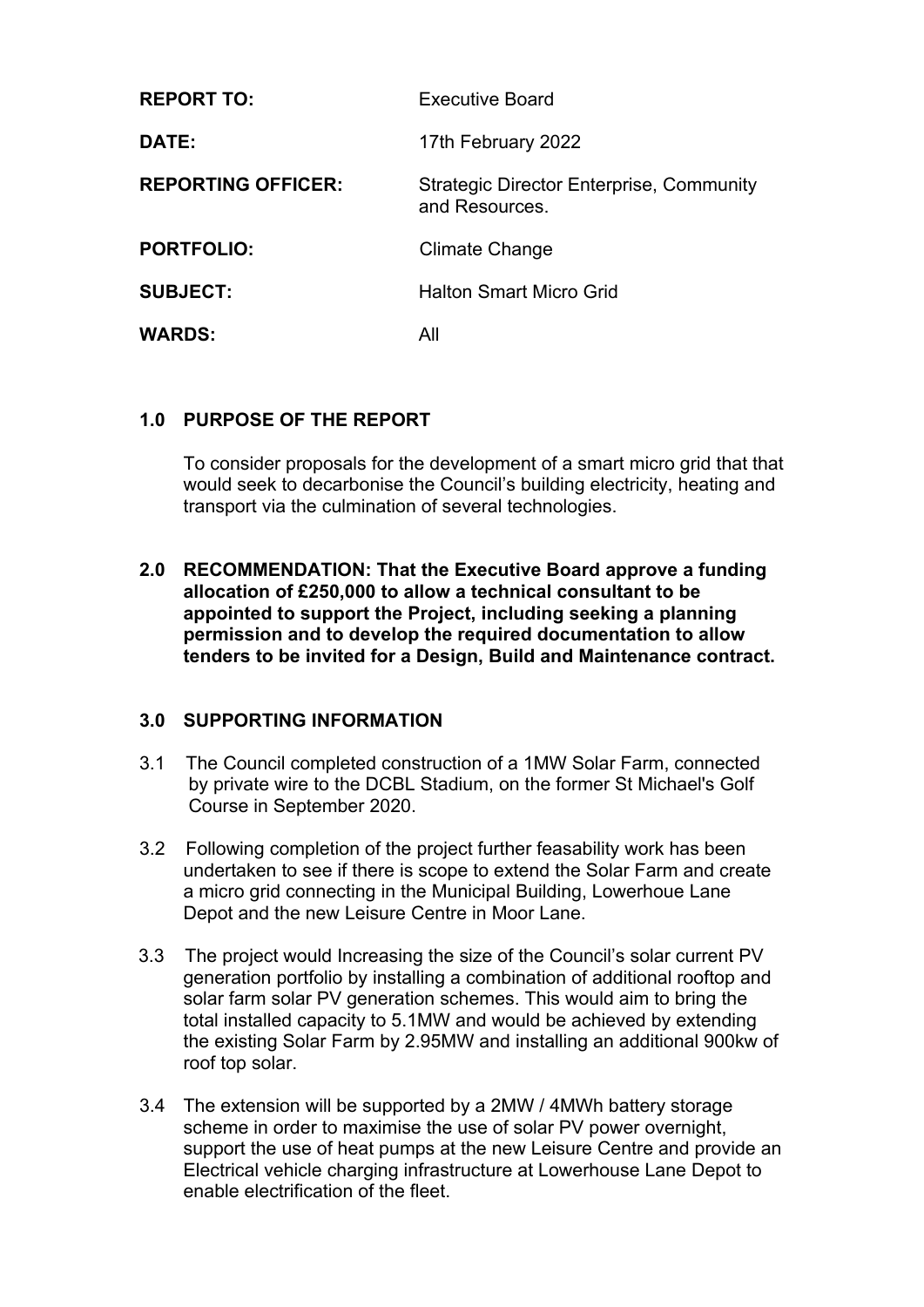3.5 The project has previously been endorsed by the Executive Board in February 2021 (EXB 71 refers) and authority was given to proceed with a bid to the Liverpool City Region (LCR) Strategic Investment Fund (SIF). A bid was submitted in mid-2021and discussions have continued over a number of months with the LCR and this had led to endorsement of the project by their Internal Investment Panel.

### **4.0 LCR INTERNAL INVESTMENT PANEL OFFER**

- 4.1 The endorsement does not constitute a formal commitment to fund the project. That said Internal Investment Panel noted the unique and ambitious nature of the project, as well as its strong strategic fit with both the SIF's investment strategy and the LCR's wider low carbon ambitions.
- 4.2 A key condition of the Investment Panel's decision is that the Council provide an updated cost for the project to reflect current market prices. They would expect this to be supported by 2-3 fixed price proposals from Design and Build contractors. Once the fixed price proposals are received, an updated financial model will be produced.
- 4.3 The LCR will commission an independent industry proven technical expert to check the reasonability of the project's current assumptions, including revenue, lifecycle, operational, renewal and maintenance assumptions, as well as cashflow projections.

## **5.0 BUSINESS CASE**

- 5.1 An outline budget estimate for the scheme was initial drawn up. This estimate has utilised current industry information about solar PV development and includes pre development costs for planning, Solar Construction and installation, a budget quote from Scottish Power in relation to the connection costs and budget costing in relation to the electricity infrastructure and private wire. The total cost to construct the project would be in the region of £10.611M (net of VAT).
- 5.2 The current offer from the LCR is to make a contribution in the region of £2.5m with the remaining funding provided by the Council. Since the outline budget estimate was completed, we are aware that there have been significant costs pressures on supplies, which has led to increase budgets costs for many capital projects.
- 5.3 A projected cash flow illustration on the basis a £2.5m contribution of £2.5m indicated that the Council would break even with the Council capital and interest for the funding borrowed repaid by the revenue stream from the electricity generated. After the debt has been paid the project will generate a surplus which will just help with the Council's revenue costs over the lifetime of the project. The projected surplus is £298K over 30 years on a £106K development costs investment.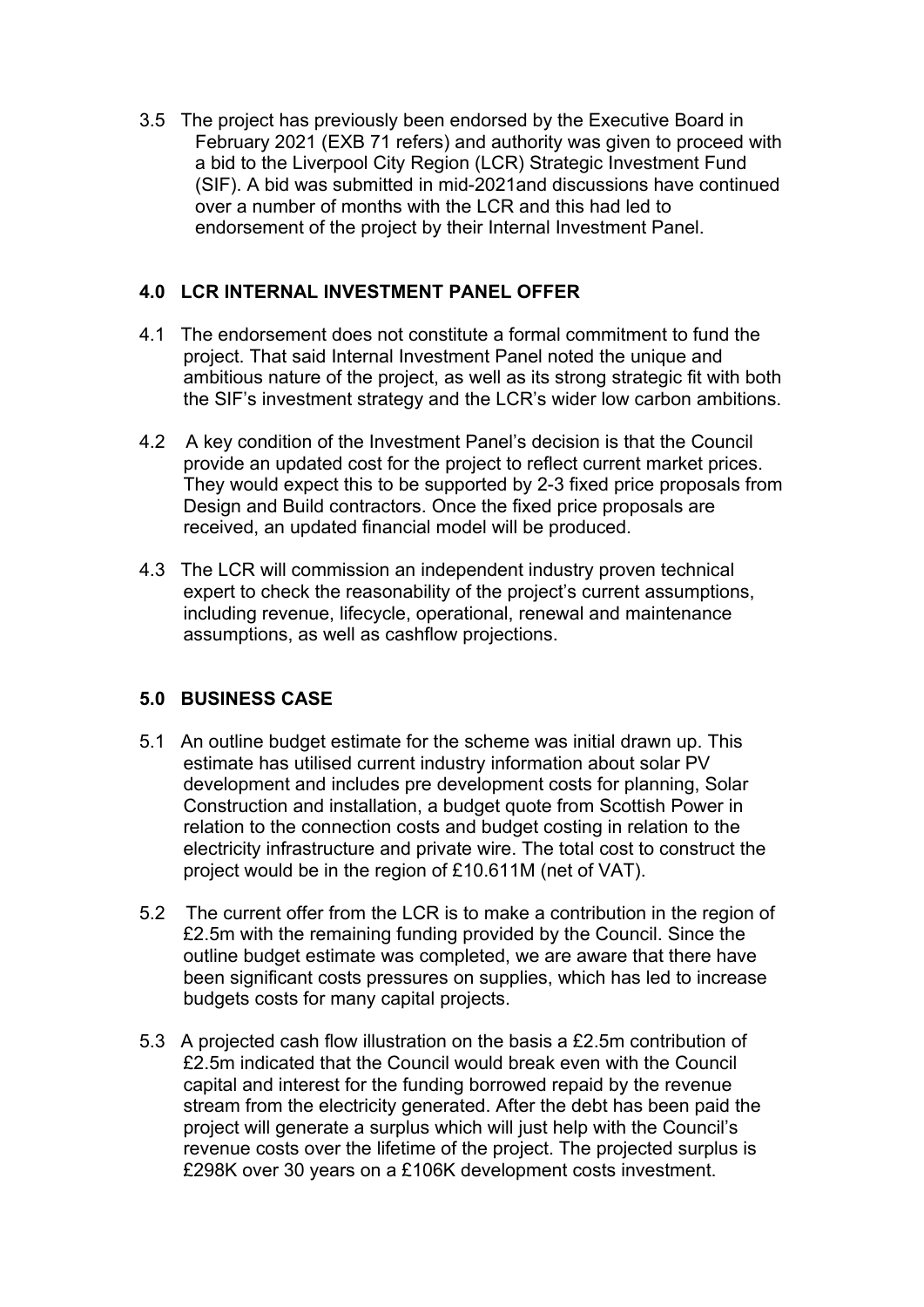- 5.4 The project will fund a number of capital investments and deliver long term revenue benefits to the Council as follows:
	- The project caps electricity prices to the Council at 2.5% p. a. increase for the renewable component of supply for 30 years. If market energy prices rose by 4% annually over the lifetime of the project, the net revenue benefits to the Council are in the region of £2.5m.
	- A £460K contribution to the Leisure Centre heat pumps.
	- The £454K funding for electric charging infrastructure at the Lowerhouse Lane depot.
	- De-carbonisation benefits. The connected buildings would use 67% of the energy generated amounting to 115,190,000kwh green electricity produced over 30 years. This equates to 26,839 tonnes of carbon dioxide savings over the lifetime of the projects.

### **6.0 NEXT STEPS**

6.1 To meet the condition set out by the LCR around fixed price proposals, this would require the Council to undertake a procurement exercise to appoint specialist consultants to support a planning application and the drafting of concept solar and engineering design work to support the development of a specification and subsequent tender process. The cost of this is estimated in the region of £250,000. The cost would be at risk if the project did not proceed.

## **7.0 POLICY IMPLICATIONS**

7.1 Nationally the Government has set a target for the UK to reduce its Carbon Emission in the period 2028-2032 to 57pc below 1990 levels. The Council also set its own reduction targets and these are currently being met. The Council has also recently declared a Climate Emergency, which calls for the Council to produce and use more renewable energy in its buildings. This scheme will help contribute to further reductions and support the Council's ambitions.

#### **8.0 FINANCIAL IMPLICATIONS**

8.1 The project would require approximately £7.5m of funding by the Council as match funding to any successful SIF bid. The net benefits to the Council are set out in section 5.0 above.

#### **9.0 IMPLICATIONS FOR THE COUNCIL'S PRIORITIES**

#### 9.1 **Children and Young People in Halton**

None.